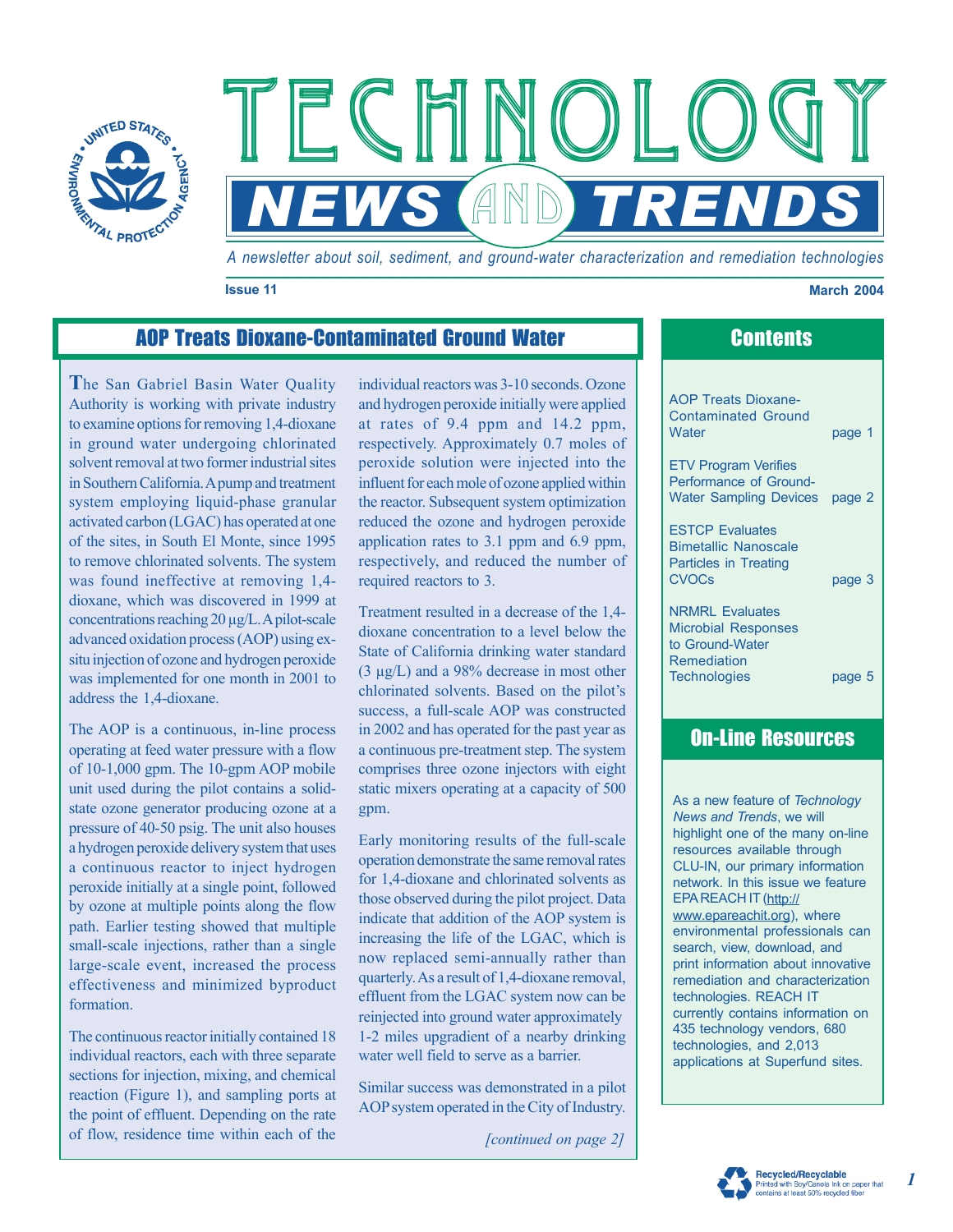### *[continued from page 1]*

At this location, 1,4-dioxane was detected in extraction wells that feed an air stripper used to remove chlorinated solvents. Concentrations of 1,4-dioxane were found to decrease consistently from 610 to 4 ppb during AOP pre-treatment. Researchers believe that a further reduction in 1,4-dioxane concentrations would have been achieved system with a 70-gpm capacity has been installed at this site for use as a pretreatment step prior to air stripping. with higher ozone dosage. A full-scale



Due to the recent discovery of 1,4-dioxane in ground water throughout California, the Santa Clara Valley Water District anticipates continued need for 1,4-dioxane monitoring.

*Contributed by Reid Bowman, Ph.D., ) tmohr@valleywater.org Applied Process Technology, Inc. (805- 649-5796 or rbowman@aptwater.com) and Tom Mohr, Santa Clara Valley Water District (408-265-2607 or* 

*Figure 1. AOP injections occurred in a series of individual reactors, each of which allowed mixing and reaction with contaminated ground water.* 

## ETV Program Verifies Performance of Ground-Water Sampling Devices

**T** he EPA-sponsored Environmental has established several testing centers over the past 10 years to verify new technologies for a variety of environmental applications. One of these Systems Center (AMS)–recently tested eight ground-water sampling devices: six devices (including bladder pumps, grab samplers, passive sampling devices, and a down-well sampling module) suitable for deployment in conventional, 2-inch diameter and larger wells and two devices deployable in 1-inch or smaller diameter wells installed by direct-push methods. Technology Verification (ETV) program centers–the Advanced Monitoring

independent testing organizations within AMS, Sandia National Laboratories designed and conducted the tests in cooperation with the technology well-controlled conditions in a test facility and under less experimental control at contaminated ground-water sites. As one of several third-party, vendors. Tests were performed under Controlled testing was conducted at a 100 foot standpipe at the U.S. Geological MS. The standpipe is housed in a former Saturn V rocket hangar with multiple access platforms along the length of the standpipe. Large mixing tanks and a water supply at the top of the pipe allow contaminant-spiked solutions to be prepared and dispersed into the standpipe. Ground-water sampling devices were deployed in the pipe from the top in the same manner they would be deployed in an onsite monitoring well. The 5-inch equipped with multiple external access ports along its length to allow collection of co-located reference samples at the same time that vendors collected samples from inside the pipe. Survey's Hydrological Instrumentation Facility at the NASA Stennis Space Center, diameter, stainless-steel standpipe was

Field testing of the conventional larger-scale devices was conducted in a ground-water monitoring well field at the NASA Stennis site. Ground water in this region is contaminated with a variety of volatile organic compounds (VOCs)–predominately chlorinated solvents–resulting from former machine shop operations and solvent disposal. VOC concentrations in ground water at the test area ranged from single digit parts per billion levels to tens of parts per million.

Field testing for the smaller direct-push Force Base, FL. Several areas of contaminated ground water exist at the military installations involved in long-term comparison of conventionally installed wells and direct-push wells at contaminated sites. VOC concentrations in ground water at the test area ranged from single digit parts per billion to hundreds of parts per billion. well devices was conducted at Tyndall Air site as a result of past disposal of solvents used in aircraft maintenance. With its existing network of 1-inch diameter, directpush wells, Tyndall AFB is one of several

Performance of the following groundwater sampling devices was verified in cooperation with vendors:

*[continued on page 3]*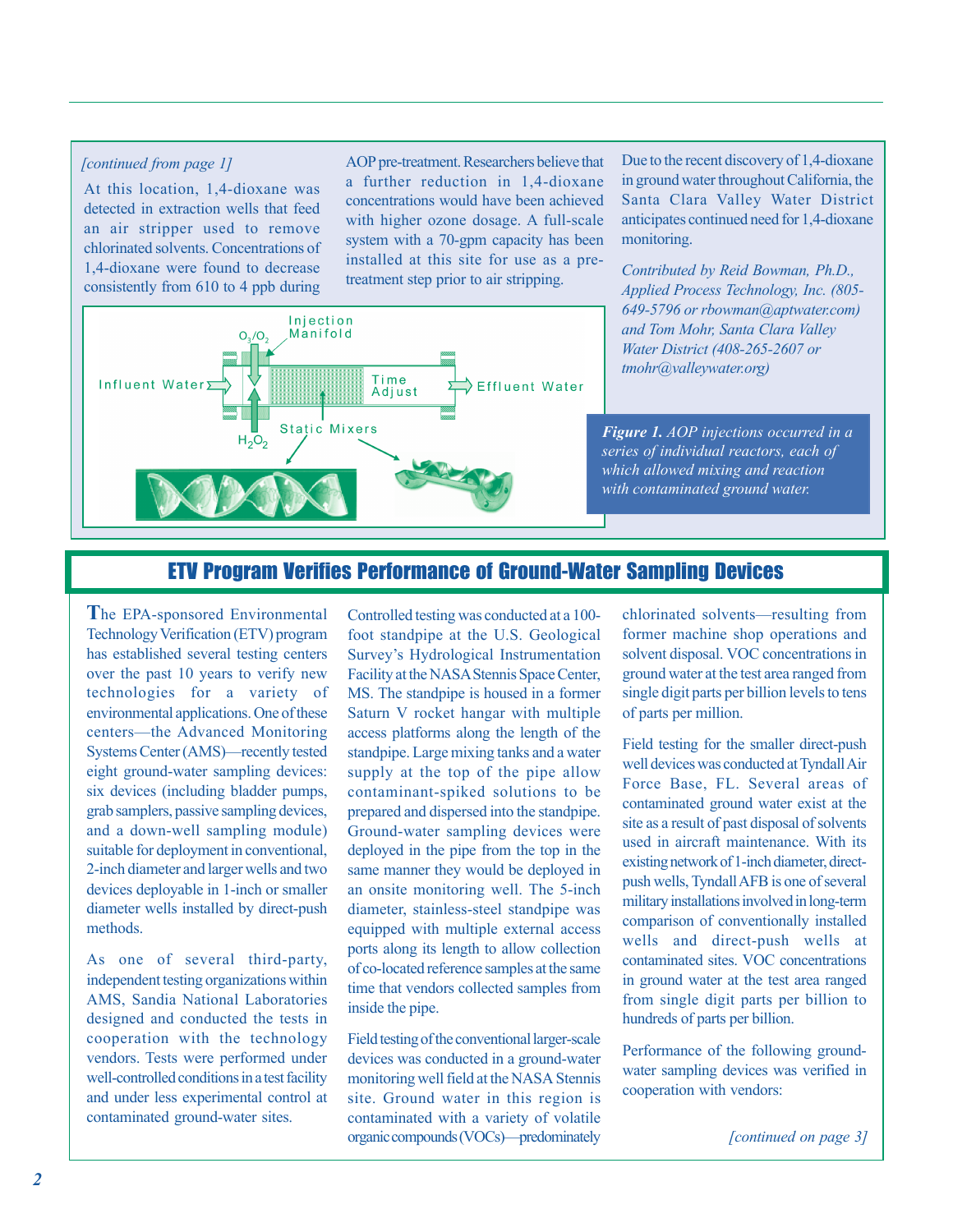*Figure 2. Pooled test results for (20* µ*g/L) and high (200* µ*g/L) concentrations and standpipe sampling conventional-well samplers were compiled from six target VOCs at low depths of 17, 35, 53, and 91 feet. Not all samplers were deployed at all sampling depths.* 

### *[continued from page 2]*

- $\blacktriangleright$  Multiprobe 100 (Burge Environmental, Inc.)
- ▶ SampleEase SP15T36 (Clean Environmental Equipment)
- ◆ Micro-Flo 57400 (GeoLog, Inc.)
- 4 Gore-Sorber Water Quality Monitor ( W.L. Gore and Associates)
- 4Kabis Sampler I/II (Sibak Industries)
- 4 Well Wizard Dedicated Sampling System T120M/T1250 (QED Environmental Systems, Inc.)
- 4Mechanical Bladder Pump MB470 (Geoprobe Systems, Inc.), and
- ▶ Pneumatic Bladder Pump GW1400 (Geoprobe Systems, Inc.).

Mechanical Bladder Pump

**Sampler Type** 

| <b>Sampler Type</b>  | <b>Precision</b><br>(Percent Relative Standard Deviation)<br><b>Median (Range)</b> |                       | <b>Relative Accuracy*</b><br>(Percent Difference)<br><b>Median (Range)</b> |
|----------------------|------------------------------------------------------------------------------------|-----------------------|----------------------------------------------------------------------------|
|                      | <b>Technology</b>                                                                  | <b>Reference</b>      |                                                                            |
| Multiprobe 100       | $9.4(3.0-21.1)$                                                                    | $8.6$ $(2.0 - 17.4)$  | $-5$ $(-30 - 15)$                                                          |
| <b>SampleEase</b>    | $11.7 (5.1 - 24.2)$                                                                | $10.7$ $(4.1 - 15.2)$ | $-5$ $(-16 - 31)$                                                          |
| Micro-Flo            | $8.5$ $(2.7 - 26.7)$                                                               | $4.7(1.6 - 30.8)$     | $-1$ $(-21 - 27)$                                                          |
| Gore-Sorber          | $14(2-28)$                                                                         | N/A [see report]      | N/A [see report]                                                           |
| <b>Kabis Sampler</b> | $10.7$ $(2.9 - 25.8)$                                                              | $8.7$ $(4.1 - 17.6)$  | $-3$ $(-39 - 18)$                                                          |
| <b>Well Wizard</b>   | $7.7(3.9 - 19.7)$                                                                  | $8.2$ $(1.1 - 30.7)$  | $1(.17-20)$                                                                |

*\* relative to co-located and simultaneous standpipe reference samples* 

**Relative Accuracy \* (Percent Difference) Median (Range)** 

 $-2.3$   $(-5.6 - 0.9)$ 

Each device was used to collect 100 or more standpipe and ground-water samples and all vendor samples were matched with reference samples. Performance was determined for sampler precision, and relative accuracy performance data for standpipe VOCs are summarized in Figures 2 and 3. comparability with a reference, versatility, and logistical requirements. Typical precision

In general, test results revealed that all tested sampling devices are suitable for use in various ground-water sampling applications. The published performance verification data for each device can be used to optimize the choice of a sampler in a particular field report on each of these ground-water sampling devices is available on the ETV website (*http://www.epa.gov/etv*). application. A complete performance

*[Sandia National Laborat](http://wwwSandia)ories (505- 845-8314 or weinfel@sandia.gov) Contributed by Wayne Einfeld,* 

*Figure 3. Pooled test results for intermediate (~80* µ*g/L) concentrations and standpipe sampling at depths of 17 and 35 feet. narrow-bore well samplers were compiled from four target VOCs at* 

*\* relative to co-located and simultaneous standpipe reference samples* 

**Technology** 

Pneumatic Bladder Pump  $\begin{vmatrix} 1.3 & (0.3 - 2.8) & 1.6 & (0.4 - 2.6) \end{vmatrix}$ 

## ESTCP Evaluates Bimetallic Nanoscale Particles in Treating CVOCs

**Reference** 

**Precision (Percent Relative Standard Deviation) Median (Range)** 

1.2  $(0.2 - 3.4)$  1.4  $(0.0 - 2.5)$  -2.5  $(-5.0 - 0.3)$ 

**U**nder the Environmental Security (ESTCP), the U.S. Department of Defense (DOD) is evaluating the use of bimetallic nanoscale iron (BNI) particles in establishing a permeable, in-situ, Technology Certification Program

reactive zone for treating chlorinated volatile organic compounds (CVOCs) in ground iron-based permeable reactive barriers employing granular particles, nanoscale (less than a micron in size) metallic iron provides water. When compared to conventional

more available surface area per unit of iron mass. Preliminary results of the ESTCP study indicate that the increased surface area allows higher levels of

*[continued on page 4]*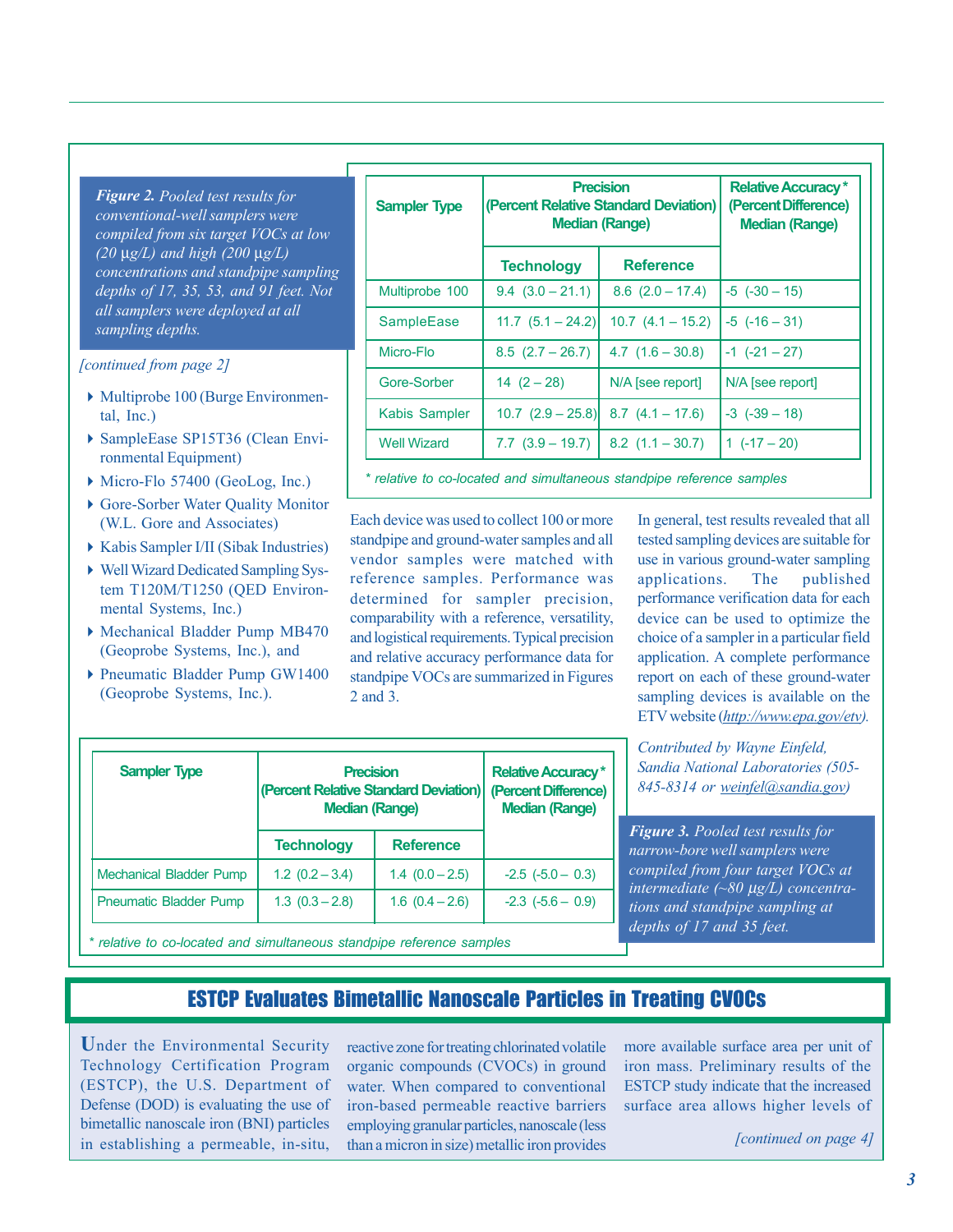### *[continued from page 3]*

reactivity with contaminants, while generating lower iron mass loadings. DOD anticipates that the use of nanoscale particles will enable iron to be injected beneath ground-surface structures, where surface access is otherwise limited by existing land uses, or at depths at which trenching is impractical, with minimal ground surface disruption.

The use of BNI colloids for in-situ remediation builds on the use of nanoscale iron colloids alone, which have been used by others in both bench- and field-scale applications. During this project, analytical results showed that the addition of an incomplete coating (0.03% w/w) of palladium as a hydrogenation catalyst to the surface of nanoscale iron particles increased the CVOC dechlorination rate from a kinetic value of  $0.002$  L/m<sup>2</sup>/g to values of  $1 L/m^2/g$  or more. Data indicated that the increased surface area provided by nanoscale iron, combined with the increased reaction rate caused by the addition of hydrogenation catalyst, achieved a 100-150% higher treatment rate than those estimated to be achieved by granular iron filings. The addition of palladium also enabled more complete

conversion of contaminants into non-toxic gas.

Using BNI produced through two types of colloid manufacturing techniques, laboratory studies were conducted in soil columns packed with soil and treated with ground-water samples taken from a site at serves as the primary pilot location for this project. Samples were collected several hundred yards from a missile launch pad drainage channel where trichloroethene (TCE) was found in ground water at a concentration of 2.5 mg/L. The TCE degradation product *cis*-1,2-dichloroethene (DCE) also was identified, but at lower concentrations. Vandenberg Air Force Base, CA, which

The "aqueous precipitation" technique used to manufacture nanoscale iron particles involves reduction of a solution of ferric chloride using sodium borohydride. In contrast, the "ball milling" technique micron-size, iron powder granules to nanoscale size through an attrition process using a suitably sized ball mill. Over three years, this project supported enhancements to the ball milling process that have lowered the cost of manufacturing nanoscale iron to \$5/lb (Figure 4). involves reduction of larger, typically the creation of a "library" of kinetic treatment rates indexed by the types of nanoscale iron being tested. The kinetic rate constants normalized for the surface area of iron have ranged from  $0.05$  L/m<sup>2</sup>/ g to  $0.4$  L/m<sup>2</sup>/g. Colloids ranging in size from 200 to thousands of nanometers were tested in the laboratory to determine the optimal size for field application. Results demonstrated that colloids in the range of 200-600 nanometers achieved optimal mobility and a sufficient reactivity rate for in-situ CVOC dechlorination. Colloids of smaller size were subject to adsorptive interfacial forces in the geologic matrix, while larger ones were adversely affected by gravitational settling.

To date, laboratory testing has resulted in

This project has resulted in a cost-effective BNI production process that can be upscaled to yield nanoscale iron in large quantities (several tons) for full-scale will focus on: (1) understanding and manipulating technical factors that improve the reactive life of BNI once it is deployed in-situ; and (2) demonstrating BNI applicability for remediation of CVOCs present as dense, nonaqueous phase liquid (DNAPL) in laboratory soil columns. Updated information on this ongoing ESTCP project is available at remediation. As it continues, this project [http://www.estcp.org.](http://www.estcp.org)

*Contributed by David Liles, ARCADIS (919-544-4535 or dliles@arcadis-SERDP (703-696-2118 or Andrea.Leeson@osd.mil) us.com) and Andrea Leeson DOD/* 

*Figure 4: Field application of water is no longer significantly limited by colloid manufacturing costs. nanoscale iron particles for remediation of contaminated ground* 

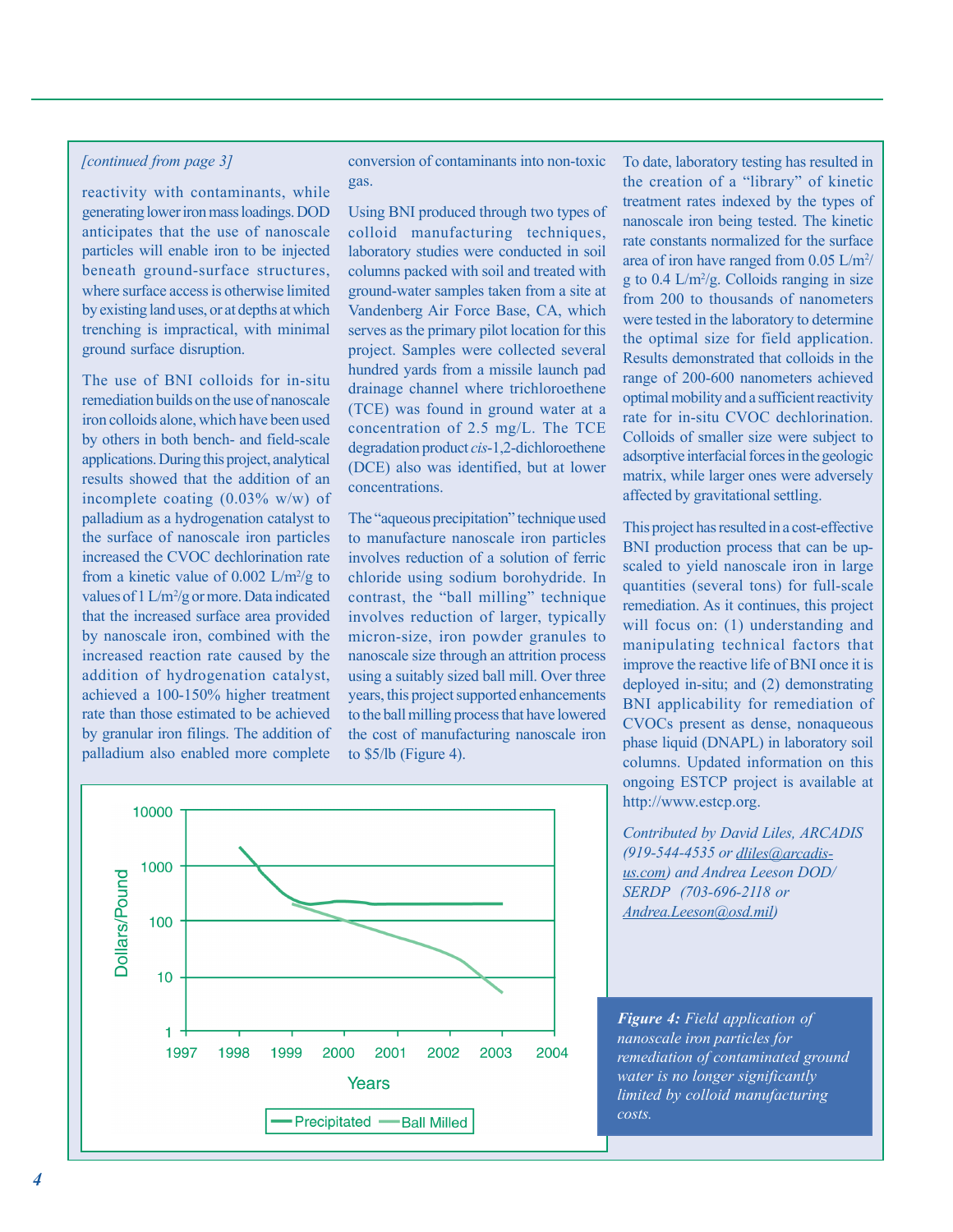## NRMRL Evaluates Microbial Responses to Ground-Water Remediation Technologies

**T**he U.S. EPA National Risk During the three-year NRMRL evaluation, at Cape Canaveral. Microbial communities The Interagency DNAPL Consortium had demonstrations occurred (Figure 5). but do not achieve regulatory clean-up <http://www.epa.gov/tio>sterilization did not occur. Biomass levels a fewer percent of the total fatty acids. following application of all three pLFA distribution for each of the three http://clu-in.org technologies returned to near pre-<br>demonstration areas also indicated a high

in chemical composition that depends on Ariel Rios Building<br>acids to be used as biomarkers providing shortly after chemical injections ceased. 1200 Pennsylvania Ave, NW<br>ashington DC 20460 a quantitative insight into three primary In general, no significant change in the Washington, DC 20460 attributes of microbial community composition was Phone: 703-603-7199 metabolic activity.

Management Research Laboratory PLFA distribution and content were recovered to near initial conditions by the (NRMRL) recently completed determined from 266 core samples second sampling event performed for both independent evaluation of the microbial extracted aseptically at depths of 6-44 feet. the SPH and SI demonstrations. responses to technology demonstrations Samples were collected at a site control that were conducted over the past several with no DNAPL contamination and in the Limiting factors for this evaluation may<br>include the selection of fatty acid years at Cape Canaveral Air Station, FL. areas where each of the three include the selection of fatty acid<br>The International Studies of the selection of the selection of fact include the selection of fatty acid

demonstrations of three technologies for Comprehensive spatial and temporal differences in microbial populations, or<br>treating triablers the section of the section of the section of the section of the section of the section treating trichloroethene existing as screening data suggested that the the use of samples with very low biomass<br>
DNARI: parmareneets besed in gitu DNAPL: permanganate-based, in-situ, technology applications did not significantly and corresponding patterns of PFLA.<br>
abomised evidence (ISCO) six phase alter the site's microbial community Although the PLFA tests suggest chemical oxidation (ISCO), six-phase alter the site's microbial community Although the PLFA tests suggest that the sheeting (SDL) and at the site structure. PLFA distribution at the site indigenous microbial population rec heating (SPH), and steam injection (SI). structure. PLFA distribution at the site indigenous microbial population recovered<br>
Englance auxemention are evoluble in control suggested that the microbial after treatments, furth [Performance summaries are available in control suggested that the microbial after treatments, further investigations are<br>the March 2002 Technology Navy and community structures were atypical. In required to demonstrate co the March 2003 *Technology News and* **community structures were atypical.** In Trends and July 2001 *Crownd Water* particular, the biomass gradient did not *Trends* and July 2001 *Ground Water* **particular**, the biomass gradient did not *Commute at http://www.sh.in.com*] The decrease with increasing depth. The high *Currents* at <http://www.clu-in.org>]. The decrease with increasing depth. The high *[continued on page 6] continued on page 6] continued on page 6]* recent NRMRL evaluation was level of biomass variation identified at each equilibrium of the editing at each depth, however, was consistent with the conducted in part to address concerns depth, however, was consistent with the that aggregative equipment extensive heterogeneity of biota expected that aggressive source control extensive heterogeneity of biota expected **Contact Us** technologies such as those demonstrated in subsurface environments. Analysis of technologies such as those demonstrated fatty acid structural groups indicated that at Cape Canaveral might sterilize the fatty acid structural groups indicated that<br>subsurface that harmonics the use of short saturates constituted the largest subsurface, thus hampering the use of short saturates constituted the largest **Technology News and Trends Technology News and Trends** natural or enhanced bioattenuation group and that the number of long saturates **is on the NET! is on the NET!** processes as remedial finishing steps. Was significantly higher than usual. These<br>A correspondence to the probability of the findings contrasted with other studies Aggressive technologies typically findings contrasted with other studies<br>remediate a substantial portion of DNAPL indicating that monosaturated PLFA usually **View, download, subscribe, and**<br>late de not object a substantial Levels. Results of the study indicate that conditions, while long saturates constitute evels. Results of the study indicate that a fewer percent of the total fatty acids.

technologies returned to near pre-<br>treatment levels.<br>and denth ISCO was the only top hology News and Trends<br>welcomes readers' comments Vandron in biolides are sampling even.<br>
MRMRL's study focused on the analysis and depth. ISCO was the only technology found to stimulate microbial abundance; a of phospholipid ester-linked fatty acids found to stimulate microbial abundance; a correspondence to:<br>(BLEA), gas files, which gravides significant initial increase in biomass was (PLFA) profiles, which provide significant initial increase in biomass was<br>information on the phylogonia identity and observed following completion of the ISCO information on the phylogenic identity and observed following completion of the ISCO Ann Eleanor<br>demonstration. This behavior is consistent physiological status of microbes. demonstration. This behavior is consistent<br>Indicated for linear to differ with findings from other permanganate-Physiological status of microbes.<br>
Individual fatty acids are known to differ with findings from other permanganate-<br>
in elements and Technology Innovation<br>
in elements and Technology Innovation microbial type and environmental<br>
microbial type and environmental<br>
monounsaturates returned to normal levels
U.S. Environmental Protection Agency conditions. These differences allow fatty monounsaturates returned to normal levels and the Agency conditions of the Agency of Ariel Rios Building

microbial community composition was  $\frac{\text{Phone: } 703-603-719}{\text{Fax: } 703-603-9135}}$ biomass, community structure, and observed in the SPH or SI treatment areas

conducted side-by-side field<br>demonstrations of three technologies for Comprehensive spatial and temporal differences in microbial populations, or